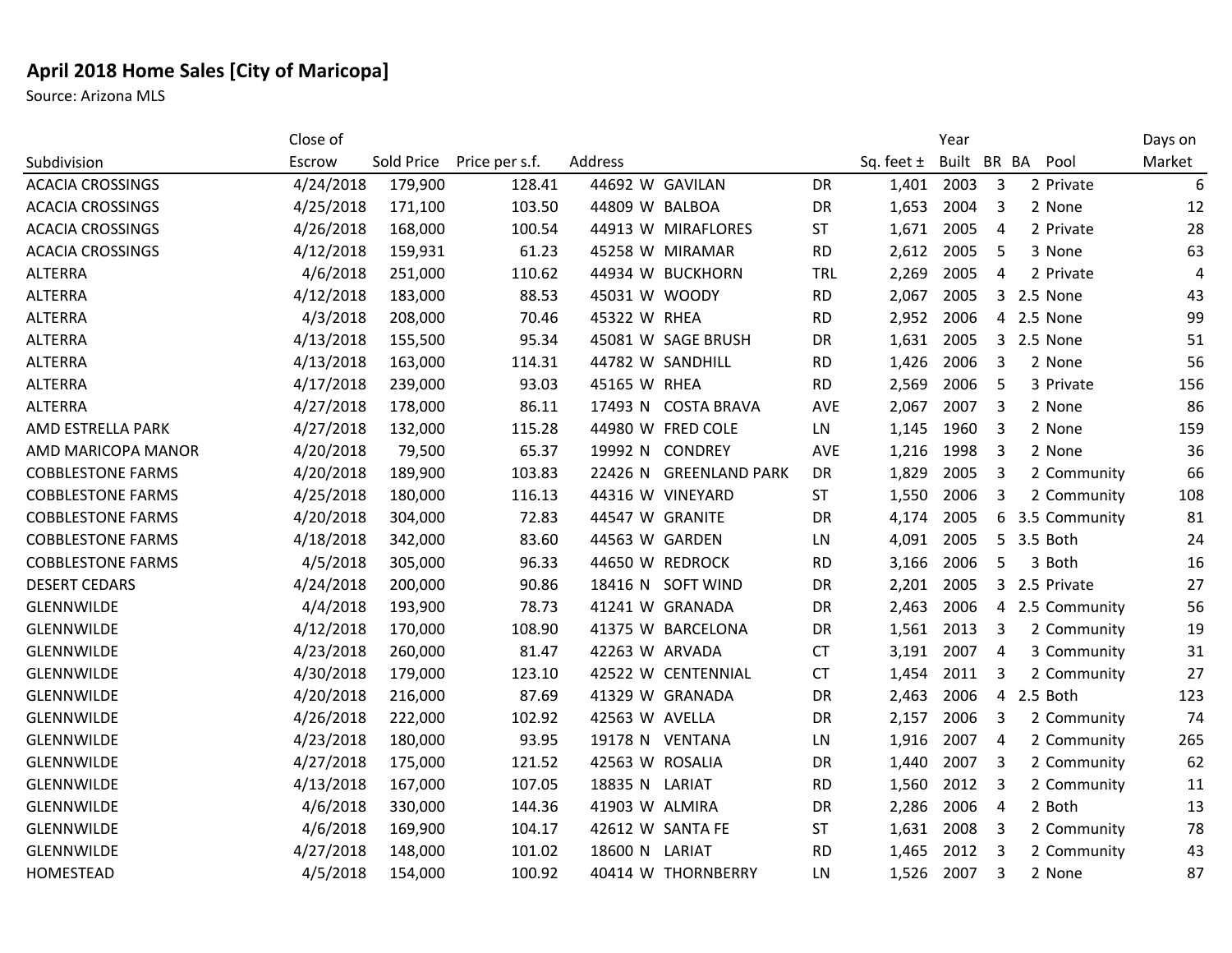| <b>HOMESTEAD</b>        | 4/25/2018 | 220,995 | 104.00 | 40032 W GANLY         | <b>WAY</b> | 2,125      | 2017         | 3<br>2 None                            | 11  |
|-------------------------|-----------|---------|--------|-----------------------|------------|------------|--------------|----------------------------------------|-----|
| <b>HOMESTEAD</b>        | 4/27/2018 | 212,345 | 114.23 | 40021 W BRANDT        | DR         | 1,859      | 2018         | 2 None<br>3                            | 105 |
| <b>HOMESTEAD</b>        | 4/27/2018 | 226,190 | 97.96  | 40165 W CURTIS        | <b>WAY</b> | 2,309      | 2017         | 3 None<br>4                            | 105 |
| <b>HOMESTEAD</b>        | 4/30/2018 | 325,990 | 123.76 | 40592 W HOPPER        | DR         | 2,634      | 2015         | 2 Private<br>4                         | 122 |
| <b>HOMESTEAD</b>        | 4/23/2018 | 208,000 | 82.28  | 40370 W ROBBINS       | DR         | 2,528      | 2007         | 3<br>2.5 None                          | 36  |
| <b>HOMESTEAD</b>        | 4/20/2018 | 205,000 | 96.79  | 20810 N MADELINE      | <b>ST</b>  | 2,118      | 2007         | 3<br>2 None                            | 103 |
| <b>HOMESTEAD</b>        | 4/2/2018  | 236,990 | 112.85 | 41274 W JAMES         | LN         | 2,100      | 2018         | 2 None<br>4                            | 22  |
| HOMESTEAD               | 4/10/2018 | 213,000 | 132.13 | 41289 W WILLIAMS      | <b>WAY</b> | 1,612      | 2018         | -3<br>2 None                           | 7   |
| <b>HOMESTEAD</b>        | 4/13/2018 | 210,000 | 92.84  | 40729 W ROBBINS       | DR         | 2,262      | 2007         | 3<br>2 None                            | 38  |
| <b>HOMESTEAD</b>        | 4/13/2018 | 222,000 | 86.28  | 40075 W ROBBINS       | DR         | 2,573      | 2013         | 2.5 None<br>4                          | 4   |
| <b>HOMESTEAD</b>        | 4/10/2018 | 189,900 | 116.79 | 39953 W HOPPER        | DR         | 1,626      | 2015         | 3<br>2 None                            | 80  |
| <b>HOMESTEAD</b>        | 4/18/2018 | 175,000 | 98.81  | 40419 W NOVAK         | LN         | 1,771      | 2007         | 2 None<br>4                            | 72  |
| <b>HOMESTEAD</b>        | 4/25/2018 | 170,000 | 96.42  | 40349 W NOVAK         | LN         | 1,763      | 2008         | 2 None<br>4                            | 54  |
| HOMESTEAD               | 4/26/2018 | 171,000 | 117.60 | 40495 W SANDERS       | <b>WAY</b> | 1,454      | 2010         | -3<br>2 None                           | 42  |
| <b>HOMESTEAD</b>        | 4/26/2018 | 181,000 | 121.96 | 41391 W NOVAK         | LN         | 1,484      | 2017         | 3<br>2 None                            | 155 |
| <b>MARICOPA MEADOWS</b> | 4/6/2018  | 175,000 | 103.79 | 45513 W SKY           | LN         | 1,686      | 2005         | 2 None<br>4                            | 6   |
| <b>MARICOPA MEADOWS</b> | 4/17/2018 | 175,000 | 90.81  | 45598 W DIRK          | ST         | 1,927      | 2004         | 4<br>2 None                            | 34  |
| <b>MARICOPA MEADOWS</b> | 4/27/2018 | 252,500 | 70.20  | 45662 W MOUNTAIN VIEW | <b>RD</b>  | 3,597      | 2007         | 3.5 None<br>5                          | 53  |
| <b>MARICOPA MEADOWS</b> | 4/30/2018 | 169,900 | 88.91  | 46073 W KRISTINA      | <b>WAY</b> | 1,911      | 2005         | 2 None<br>4                            | 221 |
| <b>MARICOPA MEADOWS</b> | 4/26/2018 | 176,000 | 81.97  | 46185 W BELLE         | <b>AVE</b> | 2,147      | 2006         | 3<br>2 None                            | 50  |
| <b>MARICOPA MEADOWS</b> | 4/13/2018 | 157,700 | 104.37 | 45485 W SHERIDAN      | <b>RD</b>  | 1,511      | 2005         | 3<br>2 None                            | 83  |
| <b>MARICOPA MEADOWS</b> | 4/6/2018  | 182,500 | 90.03  | 45655 W LONG          | <b>WAY</b> | 2,027      | 2006         | 2 None<br>4                            | 166 |
| <b>MARICOPA MEADOWS</b> | 4/25/2018 | 215,000 | 71.52  | 45710 W LONG          | <b>WAY</b> | 3,006      | 2005         | 2.5 None<br>4                          | 25  |
| <b>MARICOPA MEADOWS</b> | 4/10/2018 | 180,000 | 65.28  | 45733 W BARBARA       | LN         | 2,757      | 2005         | 2.5 None<br>4                          | 41  |
| <b>MARICOPA MEADOWS</b> | 4/18/2018 | 187,000 | 74.47  | 45480 W BARBARA       | LN         | 2,511      | 2006         | 4 2.5 None                             | 106 |
| <b>MARICOPA MEADOWS</b> | 4/12/2018 | 168,500 | 97.34  | 45556 W DIRK          | <b>ST</b>  | 1,731      | 2004         | 2 None<br>4                            | 270 |
| <b>MARICOPA MEADOWS</b> | 4/17/2018 | 172,000 | 89.26  | 45672 W TULIP         | LN         | 1,927      | 2005         | 2 None<br>4                            | 54  |
| <b>MARICOPA MEADOWS</b> | 4/21/2018 | 173,000 | 84.02  | 45653 W MEADOWS       | LN         | 2,059      | 2005         | 2 None<br>4                            | 96  |
| <b>PROVINCE</b>         | 4/9/2018  | 225,000 | 142.14 | 42969 W KINGFISHER    | DR         | 1,583      | 2014         | 2 Community<br>2                       | 53  |
| <b>PROVINCE</b>         | 4/12/2018 | 278,500 | 159.50 | 20701 N ENCHANTMENT   | PASS       | 1,746      | 2009         | 2 2.5 Community                        | 363 |
| <b>PROVINCE</b>         | 4/12/2018 | 185,000 | 150.65 | 20210 N LAGUNA        | <b>WAY</b> | 1,228 2014 |              | $\overline{2}$<br>2 Community          | 88  |
| <b>PROVINCE</b>         | 4/18/2018 | 210,000 | 133.42 | 41664 W MONSOON       | LN.        |            | 1,574 2017   | $\overline{2}$<br>2 Community          | 111 |
| <b>PROVINCE</b>         | 4/19/2018 | 251,198 | 148.64 | 42868 W MALLARD       | <b>RD</b>  |            | 1,690 2017   | 2 Community<br>$\overline{2}$          | 140 |
| <b>PROVINCE</b>         | 4/23/2018 | 206,000 | 155.94 | 41720 W MONSOON       | LN         |            | 1,321 2017   | 2 Community<br>$\overline{\mathbf{2}}$ | 62  |
| <b>PROVINCE</b>         | 4/24/2018 | 244,500 | 118.23 | 41977 W BACCARAT      | DR         | 2,068 2013 |              | 2 Community<br>- 3                     | 28  |
| <b>PROVINCE</b>         | 4/25/2018 | 220,000 | 127.54 | 41636 W MONSOON       | LN         |            | 1,725 2018   | 2 Community<br>$\overline{2}$          | 9   |
| <b>PROVINCE</b>         | 4/6/2018  | 179,900 | 130.45 | 20455 N LEMON DROP    | DR         |            | 1,379 2007 2 | 2 Community                            | 9   |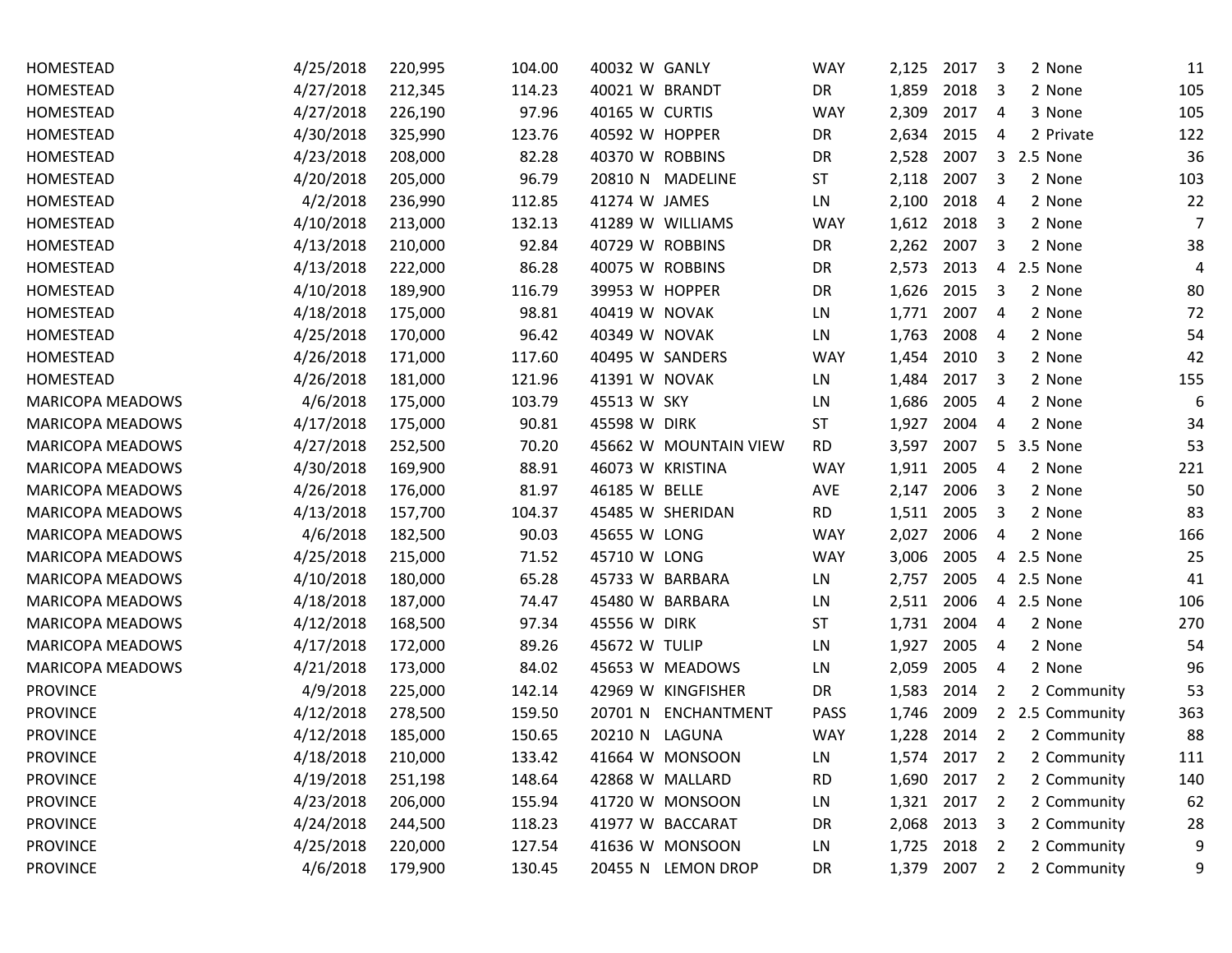| <b>PROVINCE</b>  | 4/18/2018 | 192,500 | 125.57 | 20369 N LEMON DROP           | DR                        | 1,533 | 2007       | 3              | 2 Community   | 97  |
|------------------|-----------|---------|--------|------------------------------|---------------------------|-------|------------|----------------|---------------|-----|
| <b>PROVINCE</b>  | 4/26/2018 | 152,000 | 128.05 | 41994 W DORSEY               | DR                        | 1,187 | 2007       | $\overline{2}$ | 2 None        | 28  |
| <b>PROVINCE</b>  | 4/30/2018 | 198,000 | 143.68 | 42003 W DORSEY               | DR                        | 1,378 | 2006       | $\overline{2}$ | 2 Community   | 166 |
| <b>PROVINCE</b>  | 4/17/2018 | 219,900 | 135.90 | 41693 W SUMMER WIND          | <b>WAY</b>                | 1,618 | 2014       | $\overline{2}$ | 2 Community   | 85  |
| <b>PROVINCE</b>  | 4/23/2018 | 224,000 | 126.48 | 41643 W CALIENTE             | DR                        | 1,771 | 2016       | -2             | 2 Community   | 69  |
| <b>PROVINCE</b>  | 4/6/2018  | 295,000 | 144.32 | 42204 W CRIBBAGE             | <b>RD</b>                 | 2,044 | 2015       | $\overline{2}$ | 2 Community   | 24  |
| <b>PROVINCE</b>  | 4/10/2018 | 322,000 | 124.32 | 42569 W SANDPIPER            | DR                        | 2,590 | 2007       | -3             | 3 Community   | 211 |
| <b>PROVINCE</b>  | 4/30/2018 | 319,999 | 140.53 | 19764 N<br>SWAN              | <b>CT</b>                 | 2,277 | 2006       | $\overline{2}$ | 2 Community   | 116 |
| <b>PROVINCE</b>  | 4/23/2018 | 225,000 | 127.69 | 20239 N<br><b>OXBOW</b>      | LN                        | 1,762 | 2007       | $\overline{2}$ | 2 Community   | 90  |
| <b>PROVINCE</b>  | 4/13/2018 | 239,000 | 127.67 | 20902 N                      | <b>SWEET DREAMS</b><br>DR | 1,872 | 2005       | -3             | 2 Community   | 183 |
| <b>PROVINCE</b>  | 4/3/2018  | 245,000 | 119.27 | 42876 W WHIMSICAL            | DR                        | 2,054 | 2005       | 3              | 3 Community   | 46  |
| <b>PROVINCE</b>  | 4/11/2018 | 250,000 | 119.10 | 42953 W OCEAN BREEZE         | DR                        | 2,099 | 2005       | 3              | 2 Community   | 30  |
| <b>PROVINCE</b>  | 4/12/2018 | 227,500 | 112.57 | 42808 W WHIMSICAL            | DR                        | 2,021 | 2004       | -2             | 2 Community   | 36  |
| <b>PROVINCE</b>  | 4/3/2018  | 178,000 | 115.43 | 20190 N<br><b>BIG DIPPER</b> | DR                        | 1,542 | 2007       | $\overline{2}$ | 2 Community   | 96  |
| <b>PROVINCE</b>  | 4/4/2018  | 255,000 | 148.17 | 20123 N<br>LEO               | LN                        | 1,721 | 2006       | $\overline{2}$ | 2 Community   | 142 |
| <b>PROVINCE</b>  | 4/16/2018 | 210,000 | 122.23 | 42643 W CONSTELLATION        | DR                        | 1,718 | 2005       | $\overline{2}$ | 2 Community   | 89  |
| RANCHO EL DORADO | 4/27/2018 | 282,500 | 87.05  | 21975 N LAKESIDE             | DR                        | 3,245 | 2004       | 4              | 3 Private     | 205 |
| RANCHO EL DORADO | 4/5/2018  | 174,000 | 102.23 | 43668 W ELM                  | DR                        | 1,702 | 2002       | -3             | 2 None        | 46  |
| RANCHO EL DORADO | 4/24/2018 | 167,000 | 87.29  | 43685 W RIO GRANDE           | DR                        | 1,913 | 2002       | 4              | 3 None        | 7   |
| RANCHO EL DORADO | 4/27/2018 | 157,000 | 128.58 | 43904 W BEDFORD              | DR                        | 1,221 | 2001       | -3             | 2 None        | 49  |
| RANCHO EL DORADO | 4/13/2018 | 159,500 | 120.65 | 43730 W WADE                 | DR                        | 1,322 | 2001       | 3              | 2 None        | 84  |
| RANCHO EL DORADO | 4/23/2018 | 192,500 | 100.94 | 43505 W WALLNER              | DR                        | 1,907 | 2005       | 3              | 2 None        | 1   |
| RANCHO EL DORADO | 4/13/2018 | 325,000 | 83.55  | 42443 W BRAVO                | DR                        | 3,890 | 2004       | -5             | 3 Private     | 15  |
| RANCHO EL DORADO | 4/16/2018 | 188,000 | 87.40  | 42478 W OAKLAND              | DR                        | 2,151 | 2003       | 3              | 2 None        | 10  |
| RANCHO EL DORADO | 4/20/2018 | 162,500 | 113.16 | 42382 W HILLMAN              | DR                        | 1,436 | 2003       | 4              | 2 None        | 8   |
| RANCHO EL DORADO | 4/6/2018  | 170,000 | 102.66 | 42431 W DESERT FAIRWAYS      | DR                        | 1,656 | 2004       | 4              | 2 None        | 32  |
| RANCHO EL DORADO | 4/5/2018  | 157,000 | 101.49 | 41932 W SUNLAND              | DR                        | 1,547 | 2005       | 3              | 2.5 None      | 90  |
| RANCHO EL DORADO | 4/18/2018 | 189,900 | 128.22 | 41557 W HILLMAN              | DR                        | 1,481 | 2004       | 4              | 2 Private     | 16  |
| RANCHO EL DORADO | 4/26/2018 | 260,000 | 121.78 | 41956 W CHAMBERS             | СT                        | 2,135 | 2005       | 4              | 2 Private     | 42  |
| RANCHO EL DORADO | 4/25/2018 | 235,000 | 83.18  | 22233 N DIETZ                | DR                        | 2,825 | 2005       | 4              | 3 None        | 106 |
| RANCHO EL DORADO | 4/27/2018 | 190,000 | 87.00  | 42539 W SUNLAND              | DR                        | 2,184 | 2003       | 4              | 2.5 None      | 64  |
| RANCHO EL DORADO | 4/2/2018  | 198,500 | 92.97  | 43140 W SUNLAND              | DR.                       | 2,135 | 2002       | 4              | 2 None        | 6   |
| RANCHO EL DORADO | 4/11/2018 | 216,500 | 112.81 | 42341 W LITTLE               | DR                        | 1,919 | 2004       | 3              | 2 None        | 136 |
| RANCHO EL DORADO | 4/5/2018  | 176,000 | 118.92 | 41682 W WARREN               | LN                        | 1,480 | 2004       | -3             | 2 Private     | 60  |
| RANCHO EL DORADO | 4/10/2018 | 242,328 | 87.67  | 41545 W ANNE                 | LN                        | 2,764 | 2017       |                | 5 3.5 None    | 118 |
| RANCHO EL DORADO | 4/12/2018 | 187,900 | 107.98 | 42012 W COLBY                | DR                        | 1,740 | 2006       | 3              | 2 None        | 23  |
| RANCHO EL DORADO | 4/16/2018 | 235,000 | 103.16 | 43801 W WOLF                 | DR                        |       | 2,278 2003 |                | 4 2.5 Private | 60  |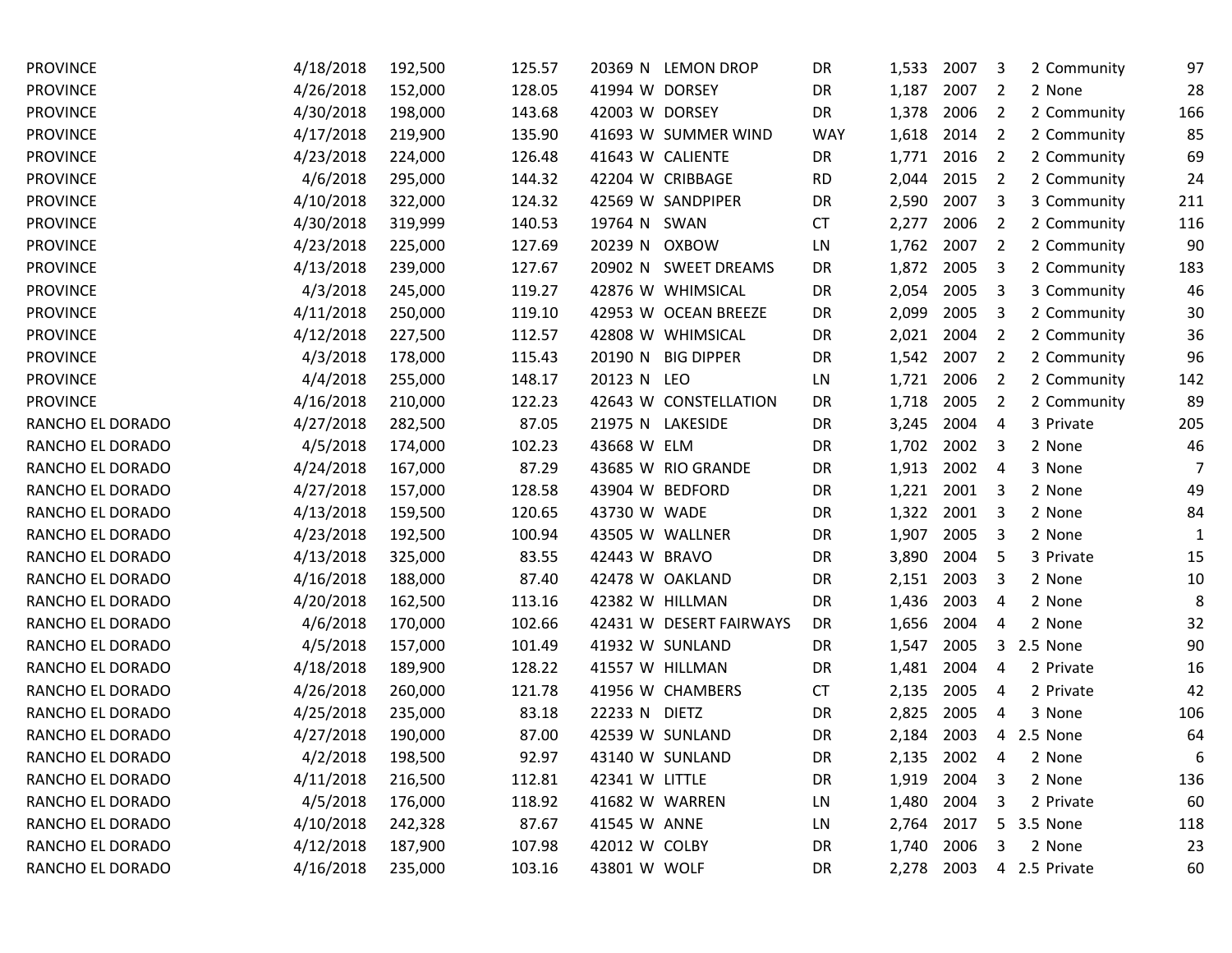| RANCHO EL DORADO          | 4/17/2018         | 215,000 | 93.03  | 41901 W SPARKS    | <b>CT</b> | 2,311      | 2005       | 3<br>2 None                         | 39  |
|---------------------------|-------------------|---------|--------|-------------------|-----------|------------|------------|-------------------------------------|-----|
| RANCHO EL DORADO          | 4/19/2018         | 198,000 | 92.96  | 42491 W VENTURE   | <b>RD</b> | 2,130      | 2003       | 2 None<br>3                         | 95  |
| RANCHO EL DORADO          | 4/20/2018         | 167,500 | 108.34 | 41908 W SUNLAND   | DR        | 1,546      | 2005       | 2.5 None<br>3                       | 31  |
| RANCHO EL DORADO          | 4/20/2018         | 170,000 | 119.63 | 43972 W CAHILL    | DR        | 1,421      | 2002       | 3<br>2 None                         | 94  |
| RANCHO EL DORADO          | 4/23/2018         | 245,000 | 108.45 | 41784 W BRAVO     | <b>CT</b> | 2,259      | 2004       | 2 None<br>4                         | 126 |
| RANCHO EL DORADO          | 4/25/2018         | 222,000 | 88.13  | 41860 W HILLMAN   | DR        | 2,519      | 2005       | 2.5 Private<br>4                    | 49  |
| RANCHO EL DORADO          | 4/25/2018         | 254,000 | 112.38 | 21756 N REIS      | DR        | 2,260      | 2005       | 2 None<br>3                         | 19  |
| RANCHO EL DORADO          | 4/25/2018         | 199,995 | 111.85 | 41224 W RIO BRAVO | DR        | 1,788      | 2017       | 3<br>2 None                         | 86  |
| RANCHO EL DORADO          | 4/27/2018         | 297,500 | 73.17  | 22075 N BALBOA    | DR        | 4,066      | 2006       | 4 2.5 None                          | 91  |
| RANCHO EL DORADO          | 4/27/2018         | 209,900 | 96.72  | 42475 W OAKLAND   | DR        | 2,170      | 2003       | 3<br>2 None                         | 30  |
| RANCHO EL DORADO          | 4/27/2018         | 165,000 | 90.16  | 42370 W SUNLAND   | DR        | 1,830      | 2003       | $\overline{\mathbf{3}}$<br>2.5 None | 3   |
| RANCHO EL DORADO          | 4/30/2018         | 193,000 | 87.97  | 41368 W LITTLE    | DR        | 2,194      | 2007       | 4 2.5 None                          | 25  |
| RANCHO EL DORADO          | 4/30/2018         | 243,000 | 125.39 | 22724 N BARLOW    | <b>CT</b> | 1,938      | 2002       | 3<br>2 Private                      | 26  |
| RANCHO EL DORADO          | 4/30/2018         | 255,000 | 85.05  | 42295 W CHISHOLM  | DR        | 2,998      | 2003       | 2.5 Private<br>4                    | 67  |
| RANCHO EL DORADO          | 4/30/2018         | 360,000 | 92.92  | 22076 N BALBOA    | DR        | 3,874      | 2002       | -5<br>3 Private                     | 6   |
| RANCHO EL DORADO          | 4/18/2018         | 172,500 | 104.29 | 42335 W OAKLAND   | DR        | 1,654      | 2004       | 2 None<br>4                         | 20  |
| RANCHO EL DORADO          | 4/6/2018          | 176,500 | 79.86  | 41869 W HILLMAN   | DR        | 2,210      | 2004       | 4 2.5 None                          | 43  |
| RANCHO EL DORADO          | 4/17/2018         | 188,000 | 91.93  | 41307 W CAHILL    | DR        | 2,045      | 2007       | 3 None<br>4                         | 39  |
| RANCHO EL DORADO          | 4/6/2018          | 173,000 | 117.60 | 21367 N DENVER    | <b>CT</b> | 1,471      | 2009       | 3<br>2 None                         | 66  |
| RANCHO EL DORADO          | 4/13/2018         | 239,995 | 86.83  | 41144 W RIO BRAVO | DR        | 2,764      | 2017       | 2.5 None<br>4                       | 5   |
| RANCHO MIRAGE ESTATES     | 4/23/2018         | 191,000 | 97.94  | 38252 W MERCED    | <b>ST</b> | 1,950      | 2013       | 3<br>2 None                         | 87  |
| RANCHO MIRAGE ESTATES     | 4/27/2018         | 225,000 | 121.29 | 37794 W VERA CRUZ | DR        | 1,855      | 2012       | 3<br>2 Private                      | 37  |
| RANCHO MIRAGE ESTATES     | 4/17/2018         | 224,000 | 81.30  | 37972 W MERCED    | <b>ST</b> | 2,755      | 2009       | 3 None<br>4                         | 28  |
| RANCHO MIRAGE ESTATES     | 4/27/2018         | 197,900 | 107.67 | 38114 W MERCED    | <b>ST</b> | 1,838      | 2017       | -3<br>2 None                        | 324 |
| RANCHO MIRAGE ESTATES     | 4/30/2018         | 190,900 | 123.00 | 19409 N RAVELLO   | <b>RD</b> | 1,552 2017 |            | -3<br>2 None                        | 116 |
| RANCHO MIRAGE ESTATES     | 4/30/2018         | 215,000 | 78.04  | 38058 W VERA CRUZ | DR        | 2,755      | 2007       | 3 None<br>-4                        | 9   |
| RANCHO MIRAGE ESTATES     | 4/25/2018         | 260,000 | 123.80 | 37935 W OLIVO     | <b>ST</b> | 2,100      | 2008       | 2 Private<br>4                      | 18  |
| <b>SANTA ROSA SPRINGS</b> | 4/6/2018          | 161,900 | 118.69 | 42289 W CALLE     | <b>ST</b> | 1,364      | 2006       | 3<br>2 None                         | 21  |
| SANTA ROSA SPRINGS        | 4/23/2018         | 199,990 | 104.37 | 41823 W CHATHAM   | PL        | 1,916      | 2018       | 2 None<br>4                         | 53  |
| SANTA ROSA SPRINGS        | 4/27/2018         | 182,000 | 118.41 | 41827 W CHATHAM   | PL        | 1,537      | 2017       | 2 None<br>4                         | 81  |
| SANTA ROSA SPRINGS        | 4/27/2018         | 174,990 | 113.85 | 17197 N MORENO    | PL        |            | 1,537 2017 | 2 None<br>4                         | 10  |
| SANTA ROSA SPRINGS        | 4/27/2018 189,990 |         | 99.15  | 42154 W BALSA     | DR        |            | 1,916 2018 | 4<br>2 None                         | 25  |
| SANTA ROSA SPRINGS        | 4/30/2018         | 237,990 | 89.00  | 17263 N BALA      | DR        | 2,674      | 2018       | 4 3.5 None                          | 0   |
| SANTA ROSA SPRINGS        | 4/30/2018         | 216,990 | 80.96  | 41860 W ALLEGRA   | DR        | 2,680      | 2017       | 4 2.5 None                          | 249 |
| SANTA ROSA SPRINGS        | 4/30/2018         | 168,990 | 134.11 | 17243 N BALA      | DR        | 1,260      | 2018       | 2 None<br>3                         | 11  |
| SANTA ROSA SPRINGS        | 4/16/2018         | 226,990 | 84.70  | 41966 W RAMONA    | <b>ST</b> | 2,680      | 2018       | 5 2.5 None                          | 31  |
| SANTA ROSA SPRINGS        | 4/13/2018         | 167,000 | 132.54 | 42074 W LUNAR     | ST        |            | 1,260 2018 | 2 None<br>3                         | 78  |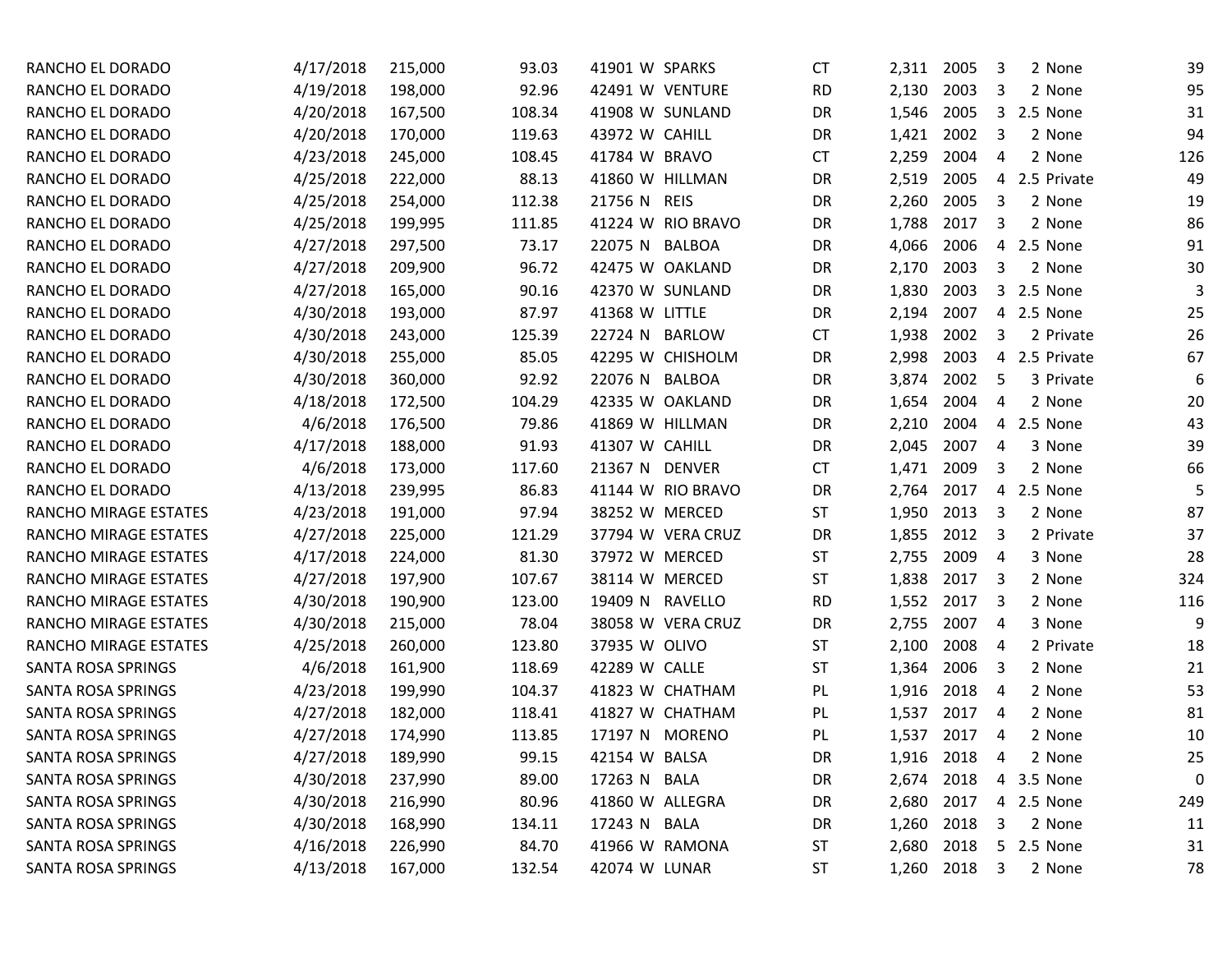| SANTA ROSA SPRINGS | 4/12/2018 | 170,990 | 135.71 | 42001 W LUNAR        | <b>ST</b>  | 1,260      | 2017 | 2 None<br>3      | 144                 |
|--------------------|-----------|---------|--------|----------------------|------------|------------|------|------------------|---------------------|
| SANTA ROSA SPRINGS | 4/13/2018 | 251,990 | 94.24  | 41833 W CHATHAM      | PL         | 2,674      | 2017 | 3.5 None<br>4    | 36                  |
| SANTA ROSA SPRINGS | 4/6/2018  | 224,990 | 86.63  | 42200 W ROJO         | <b>ST</b>  | 2,597      | 2017 | 2.5 None<br>4    | 25                  |
| SANTA ROSA SPRINGS | 4/27/2018 | 198,990 | 98.21  | 42061 W LAGO         | <b>ST</b>  | 2,026      | 2017 | 3 None<br>5      | 28                  |
| SANTA ROSA SPRINGS | 4/30/2018 | 203,990 | 100.68 | 16953 N ROSA         | DR         | 2,026      | 2017 | -5<br>3 None     | 92                  |
| SANTA ROSA SPRINGS | 4/11/2018 | 227,990 | 103.82 | 16907 N QUINTO       | DR         | 2,196      | 2018 | 3 None<br>4      | 10                  |
| <b>SENITA</b>      | 4/23/2018 | 217,900 | 89.89  | 18869 N<br>LELAND    | <b>RD</b>  | 2,424      | 2006 | 2.5 Private<br>5 | 100                 |
| <b>SENITA</b>      | 4/24/2018 | 161,000 | 106.76 | 18353 N WILSON       | <b>ST</b>  | 1,508      | 2008 | 2 None<br>3      | 36                  |
| <b>SENITA</b>      | 4/30/2018 | 177,523 | 88.23  | 43641 W WILD HORSE   | <b>TRL</b> | 2,012      | 2005 | 4 2.5 Private    | $\overline{2}$      |
| <b>SENITA</b>      | 4/26/2018 | 163,000 | 106.32 | 43911 W MAGNOLIA     | <b>RD</b>  | 1,533      | 2005 | 2 None<br>4      | 30                  |
| <b>SENITA</b>      | 4/24/2018 | 180,000 | 81.04  | 43312 W ARIZONA      | <b>AVE</b> | 2,221      | 2006 | 3 None<br>4      | 48                  |
| <b>SENITA</b>      | 4/9/2018  | 145,000 | 105.76 | 42974 W JEREMY       | <b>ST</b>  | 1,371 2007 |      | 2 None<br>3      | 46                  |
| <b>SENITA</b>      | 4/20/2018 | 251,000 | 77.42  | 42760 W ARIZONA      | <b>AVE</b> | 3,242      | 2007 | 5<br>3.5 Private | 249                 |
| <b>SMITH FARMS</b> | 4/6/2018  | 165,000 | 91.46  | 40438 W MOLLY        | LN         | 1,804      | 2008 | 3 2.5 Community  | 56                  |
| <b>SMITH FARMS</b> | 4/18/2018 | 160,000 | 93.95  | 40282 W HELEN        | <b>CT</b>  | 1,703      | 2007 | 3                | 68<br>2.5 Community |
| <b>SMITH FARMS</b> | 4/10/2018 | 175,000 | 93.13  | 40086 W BONNEAU      | <b>ST</b>  | 1,879      | 2007 | 3                | 48<br>2 Community   |
| <b>SMITH FARMS</b> | 4/25/2018 | 176,000 | 100.23 | 18285 N CELIS        | <b>ST</b>  | 1,756      | 2008 | 3                | 10<br>2 Community   |
| <b>SMITH FARMS</b> | 4/2/2018  | 172,000 | 97.95  | 40004 W MARY LOU     | DR         | 1,756      | 2007 | $\overline{3}$   | 12<br>2 Community   |
| <b>SMITH FARMS</b> | 4/23/2018 | 169,900 | 99.64  | 40136 W CATHERINE    | DR         | 1,705      | 2007 | 3                | 13<br>2 Community   |
| SMITH FARMS        | 4/9/2018  | 269,900 | 104.45 | 18640 N TANNERS      | <b>WAY</b> | 2,584      | 2014 | 4                | 9<br>2 Community    |
| SORRENTO           | 4/3/2018  | 205,990 | 112.74 | 36812 W MATTINO      | LN         | 1,827      | 2017 | 2 None<br>-4     | 75                  |
| SORRENTO           | 4/17/2018 | 171,990 | 120.35 | 36844 W MATTINO      | LN         | 1,429      | 2017 | 2 None<br>3      | 89                  |
| SORRENTO           | 4/24/2018 | 156,500 | 114.15 | 37484 W AMALFI       | <b>AVE</b> | 1,371      | 2008 | 3<br>2 None      | 34                  |
| SORRENTO           | 4/13/2018 | 221,900 | 81.52  | 17043 N AVELINO      | DR         | 2,722      | 2017 | -5<br>3 None     | 199                 |
| SORRENTO           | 4/13/2018 | 160,000 | 110.42 | 17333 N AVELINO      | DR         | 1,449      | 2008 | 3<br>2 None      | 38                  |
| SORRENTO           | 4/6/2018  | 232,500 | 69.75  | 37119 W GIALLO       | LN         | 3,333      | 2008 | - 5<br>3 None    | 58                  |
| <b>TORTOSA</b>     | 4/6/2018  | 145,000 | 111.36 | 35845 W COSTA BLANCA | DR         | 1,302      | 2007 | 3<br>2 None      | 94                  |
| <b>TORTOSA</b>     | 4/17/2018 | 280,000 | 84.01  | 35884 W MERCED       | <b>ST</b>  | 3,333      | 2006 | 3 Private<br>4   | 44                  |
| <b>TORTOSA</b>     | 4/24/2018 | 180,000 | 104.83 | 36157 W VERA CRUZ    | DR         | 1,717      | 2007 | 3<br>2 None      | 8                   |
| <b>TORTOSA</b>     | 4/12/2018 | 170,000 | 89.75  | 35860 W VELAZQUEZ    | DR         | 1,894      | 2006 | 4 2.5 None       | 37                  |
| <b>TORTOSA</b>     | 4/12/2018 | 189,500 | 69.56  | 35736 W COSTA BLANCA | DR         | 2,724      | 2007 | 4 2.5 None       | 126                 |
| <b>TORTOSA</b>     | 4/16/2018 | 153,000 | 117.51 | 35906 W VELAZQUEZ    | DR         | 1,302 2006 |      | 3<br>2 None      | 34                  |
| <b>TORTOSA</b>     | 4/24/2018 | 187,000 | 68.64  | 35800 W VELAZQUEZ    | DR         | 2,724 2006 |      | 4 2.5 None       | 53                  |
| <b>TORTOSA</b>     | 4/27/2018 | 277,000 | 71.02  | 35777 W CARTEGNA     | LN         | 3,900      | 2006 | 4 Private<br>6   | 38                  |
| <b>TORTOSA</b>     | 4/4/2018  | 175,000 | 82.16  | 36085 W MARIN        | AVE        | 2,130      | 2007 | 2 None<br>3      | 16                  |
| <b>TORTOSA</b>     | 4/4/2018  | 172,000 | 85.44  | 18963 N VEMTO        | <b>ST</b>  | 2,013      | 2006 | 5 2.5 None       | 43                  |
| <b>TORTOSA</b>     | 4/23/2018 | 179,900 | 89.36  | 36576 W SAN CLEMENTE | <b>ST</b>  | 2,013 2006 |      | 4 2.5 None       | 36                  |